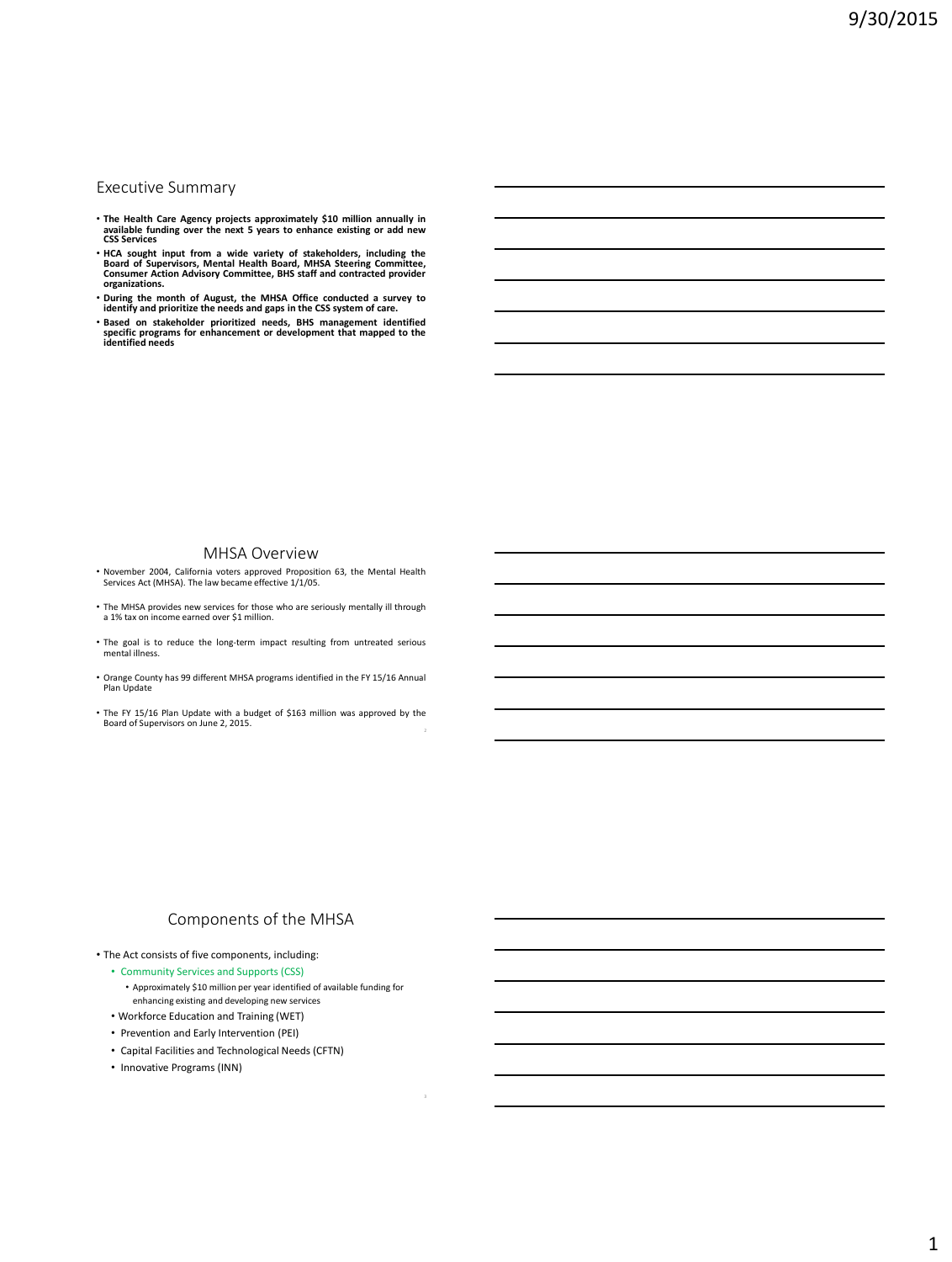FY 15/16 MHSA Budget



# Community Services and Supports (CSS)

• CSS is the core service component of the Act and receives 80% of MHSA annual funding. CSS is divided into programs by age groups.

- There are three types of CSS funds
	- Full Service Partnerships (FSPs) intensive 24/7 approach
	- Outreach and Engagement reaching out to those communities receiving little to no services
	- General Systems Development improve programs, services, and supports for all clients and families (transformational programs/services)

• All services must be for those with Severe and Persistent Mental Illness(SPMI) or Severe Emotional Disturbance (SED) for children.

#### Initial Community Planning Process (Identifying preliminary gaps and needs)

- MHSA Office provided an brief training to the Steering Committee about MHSA and Community Services and Supports (CSS).
- Following the training, Steering Committee and Mental Health Board members were asked for their initial impressions about needs and gaps in the CSS system of care.
- Initial gaps and needs were identified (see next slide) and formed the basis of the stakeholder survey.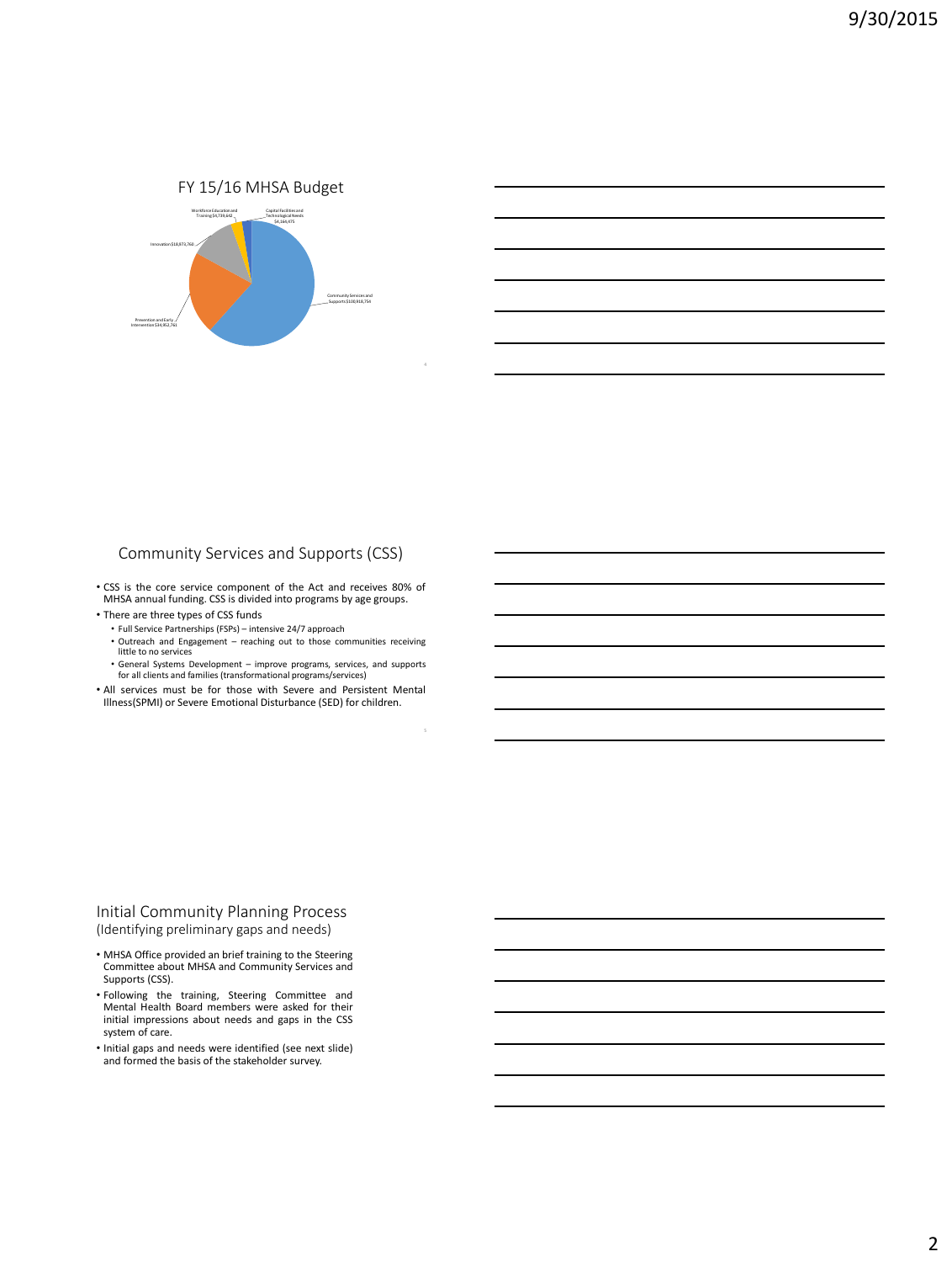#### CSS Planning Process

- **Preliminarily identified gaps and needs:**
	- **1. Housing 2. Jobs and Vocational Training Expansion**
	-
	- **3. Full Service Partnership Expansion 4. Residential Treatment for SPMI/Dual Diagnosis**
	-
	- **Substance Abuse Expansion 5. Residential Care Services Expansion**
	- **6. Outreach and Engagement Expansion 7. Transportation Expansion**
	-
	-
	- **8. SPMI/Dementia 9. Services for SED Foster Care youth 10. Easting Disorders for SED/SPMI**

### Community Planning : survey development

- 
- Following identification of a preliminary set of gaps and<br>needs, a three-question survey was developed to help<br>identify additional gaps and needs and to prioritize them.<br>The survey was distributed to over 1,000 individua
- The survey remained open during the month of August. Written surveys were provided upon request.
- The MHSA Office received more than 160 responses (approximately 15% response rate).

### Community Planning: CSS Survey

- 1. Please describe any gaps or needs not included in the list above.
- 2. Please prioritize (rank order) the top 5 gaps and needs that have been identified or that you have identified in question #1.
- 3. Please identify any specific group or population that you believe are unserved or underserved within the Behavioral Health system of care.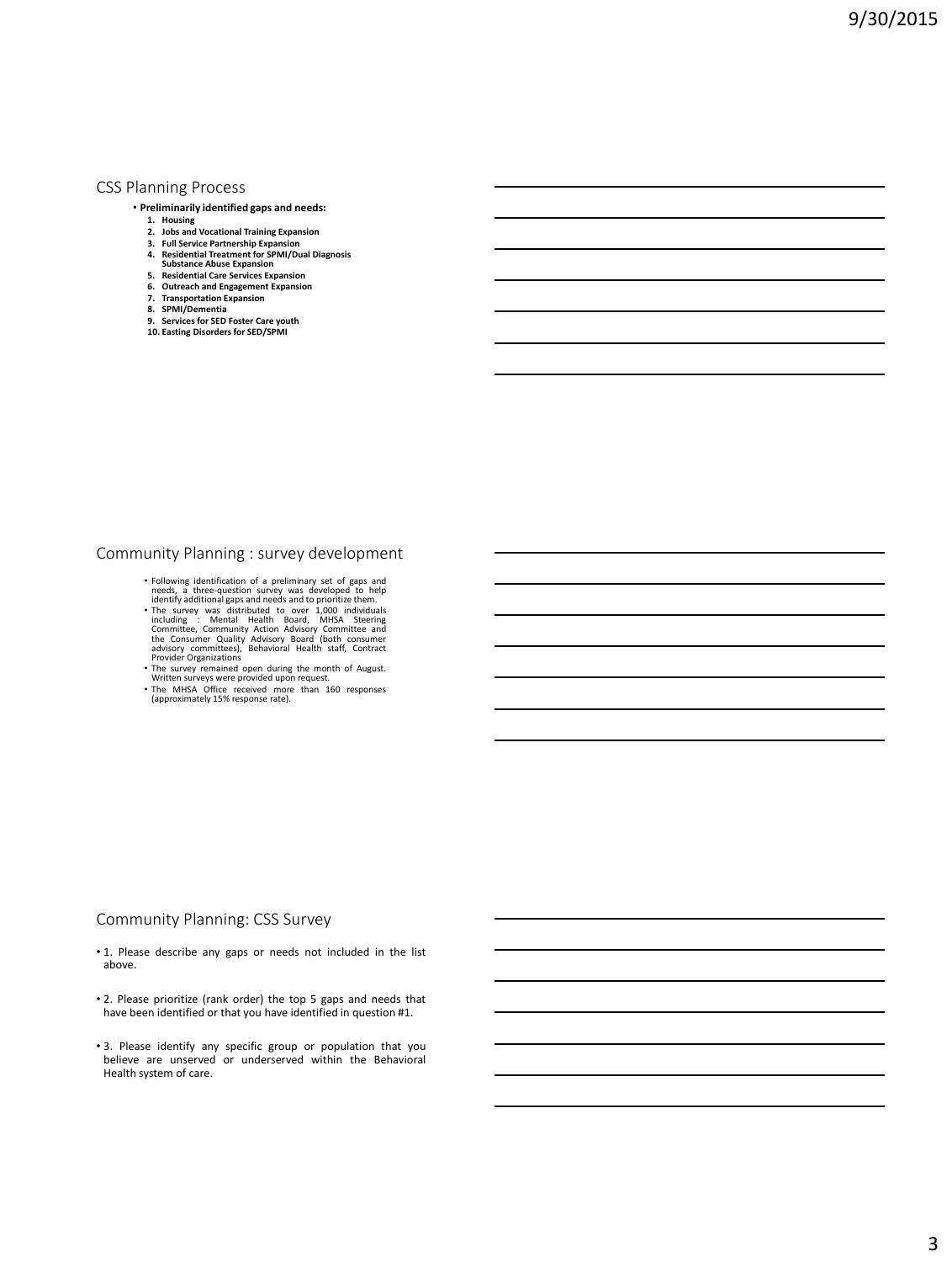# Community Planning: CSS Survey Tabulation

- Survey respondents were requested to prioritize their top five perceived needs.
- From each survey, the need that was ranked 1<sup>st</sup> (the most important) was given 5 points. The second ranked need was given 4 point, etc.
- After all surveys were scored, the scores were summarized for each identified need
- Where new needs or gaps were identified that were consistent with those already on the survey, the newly identified need/gap was grouped with the existing need/gap.
- The results are displayed below

# Community Planning: CSS Survey Results

| Needs and Gaps                                                                                                         | Rank #1<br>$(n * 5)$ | Rank #2<br>$(n * 4)$ | Rank #3<br>$(n * 3)$ | Rank #4<br>$(n * 2)$ | Rank #1<br>$(n * 1)$ | <b>Total Points</b> |
|------------------------------------------------------------------------------------------------------------------------|----------------------|----------------------|----------------------|----------------------|----------------------|---------------------|
| Housing for individuals with mental illness                                                                            | 355                  | 176                  | 117                  | 64                   | 13                   | 725                 |
| Residential Treatment for Dual Diagnosis: mental<br>health and substance use                                           | 120                  | 116                  | 66                   | 26                   | 13                   | 341                 |
| Jobs and vocational training for individuals with<br><b>Panili Istopm</b>                                              | 35                   | 88                   | 75                   | 60                   | 23                   | 281                 |
| Outreach and engagement expansion                                                                                      | 70                   | 52                   | 45                   | 32                   | 22                   | 221                 |
| Increase Staffing for smaller caseloads/ Clinic<br>Expansion/ Veterans Based Clinic Services/ Foster<br>Youth Services | 95                   | 44                   | 27                   | 22                   | 12                   | 200                 |
| <b>Additional funding for Full Service Partnerships</b><br>(FSP)                                                       | 65                   | 44                   | 27                   | 22                   | 10                   | 168                 |
| <b>Transportation Expansion</b>                                                                                        | 15                   | 40                   | 63                   | 26                   | 14                   | 158                 |
| Eating disorders program expansion                                                                                     | 25                   | 16                   | 24                   | 10                   | 9                    | 84                  |

#### Community Planning: mapping programs to needs

- Based on the survey results (which represents stakeholder perception and prioritization of gaps and needs), BHS management identified specific programs for enhancement or development that mapped to the identified needs.
- In addition, BHS management was aware of additional enhancements needed to the CSS system of care base on utilization data and program needs.
- The following slide represents recommendations made by BHS management.